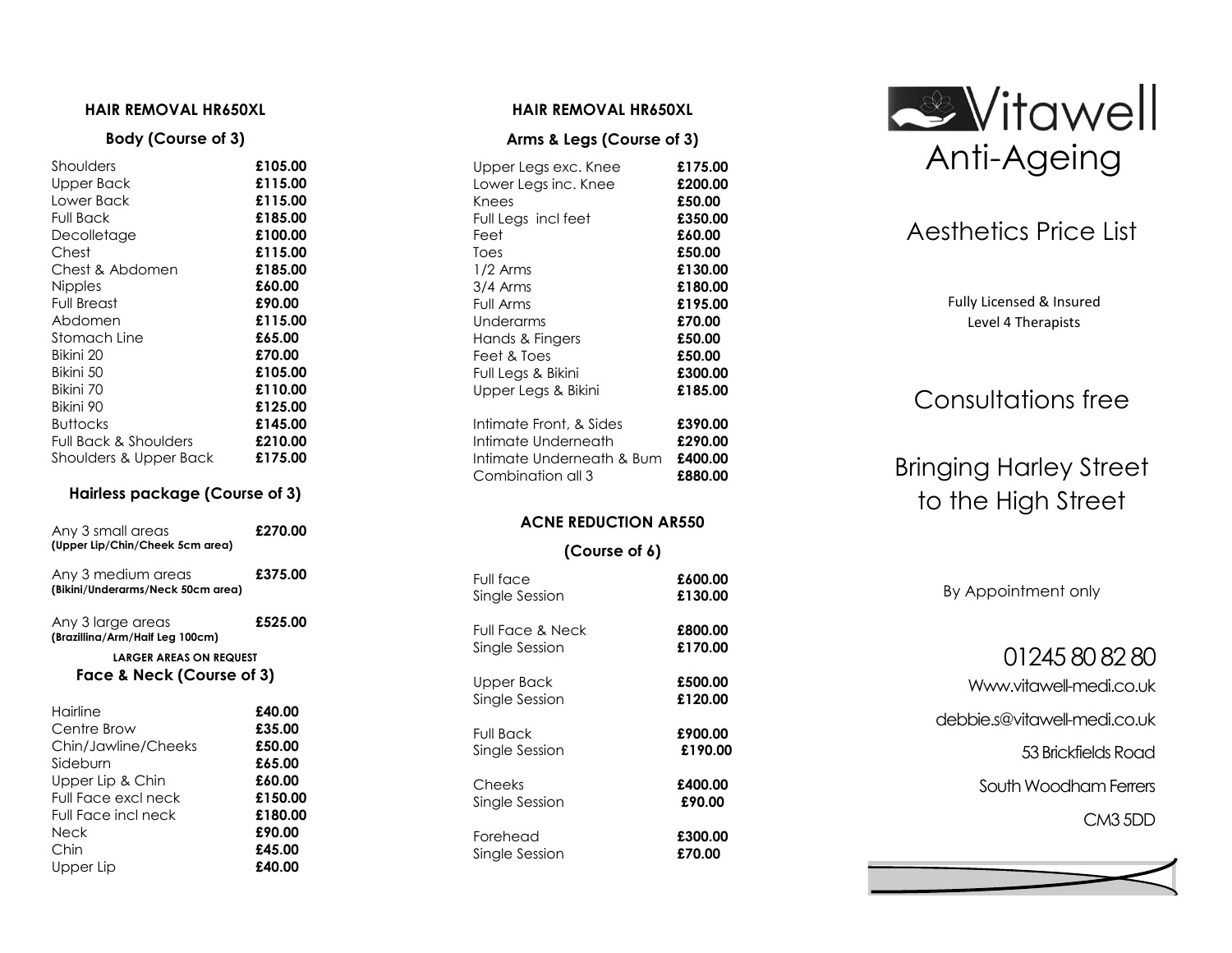#### **MEDICAL THERAPIES SR515**

#### **Skin Tone Colour Correction/Melasma/ Pigmentation/Sun Damage/Large Pores/Liver & Sun Spots (Course of 6)**

| <b>Full Face</b>                                                                           | £570.00 |  |
|--------------------------------------------------------------------------------------------|---------|--|
| Single                                                                                     | £95.00  |  |
| <b>Full Face &amp; Neck</b>                                                                | £720.00 |  |
| Single                                                                                     | £120.00 |  |
| Decolletage                                                                                | £750.00 |  |
| Single                                                                                     | £125.00 |  |
| <b>Back of Hands</b>                                                                       | £540.00 |  |
| Single                                                                                     | £90.00  |  |
| Single Small Area                                                                          | £390.00 |  |
| Single                                                                                     | £65.00  |  |
| Vascular Thread Veins/Rosacea/Scarring/Stretch<br>marks/Hyperpigmentation<br>(Course of 6) |         |  |
| Cheeks                                                                                     | £360.00 |  |
| Single                                                                                     | £60.00  |  |
| Nose                                                                                       | £270.00 |  |
| Single                                                                                     | £45.00  |  |
| Abdomen                                                                                    | £570.00 |  |
| Single                                                                                     | £95.00  |  |
| Legs                                                                                       | £810.00 |  |
| Single                                                                                     | £135.00 |  |
| <b>Back</b>                                                                                | £720.00 |  |
| Single                                                                                     | £120.00 |  |
| Single Small Area                                                                          | £390.00 |  |
| Single                                                                                     | £65.00  |  |

#### **BODY CONTOURING OCTIPOLAR**

#### **Reduce Stubborn Fat Pockets/minimise cellulite/reduce circumference/contour for a defined shape (Course of 8)**

| Arms (Bingo Wings)                       | £480.00 |
|------------------------------------------|---------|
| Single                                   | £60.00  |
| Stomach (Upper)                          | £400.00 |
| Single                                   | £100.00 |
| Stomach (Lower)                          | £400.00 |
| Single                                   | £100.00 |
| Stomach (Uppr & Lower) £750.00<br>Single | £150.00 |
| Flanks                                   | £480.00 |
| Single                                   | £60.00  |
| Hips (Love Handles)                      | £480.00 |
| Single                                   | £60.00  |
| Outer Thighs                             | £640.00 |
| Single                                   | £80.00  |
| Inner Thighs                             | £640.00 |
| Single                                   | £80.00  |
| Back of Thighs                           | £640.00 |
| Single                                   | £80.00  |
| <b>Bra Strap Area</b>                    | £400.00 |
| Single                                   | £50.00  |
| Knees                                    | £560.00 |
| Single                                   | £70.00  |
| <b>Brazilian Bum Lift</b>                | £950.00 |

#### **BODY CONTOURING OCTIPOLAR**

#### **"Little Black Dress"**

| Full body combination package |         |
|-------------------------------|---------|
| (3 areas of your choice)      | £995.00 |

#### **£100.00 Deposit required balance is interest Free PAYG per session**

#### **SKIN TIGHTENING DIAMOND POLAR**

#### **Skin Tightening/ Wrinkle Reduction/ Collagen boosting (Course of 6)**

| Full Face Lift               | £390.00 |
|------------------------------|---------|
| Full Face + Neck Lift        | £500.00 |
| Neck Lift                    | £170.00 |
| Eye Lift                     | £150.00 |
| Eye, Cheek & Nasal Area Lift | £340.00 |
| Forehead Lift                | £165.00 |
| Neck & Decolletage Lift      | £390.00 |
| Venus Hand treatments        | £170.00 |

**Level 4 Laser Therapist Specialist Fully Insured & Licensed** 

**Member of Consulting Room & BABTEC**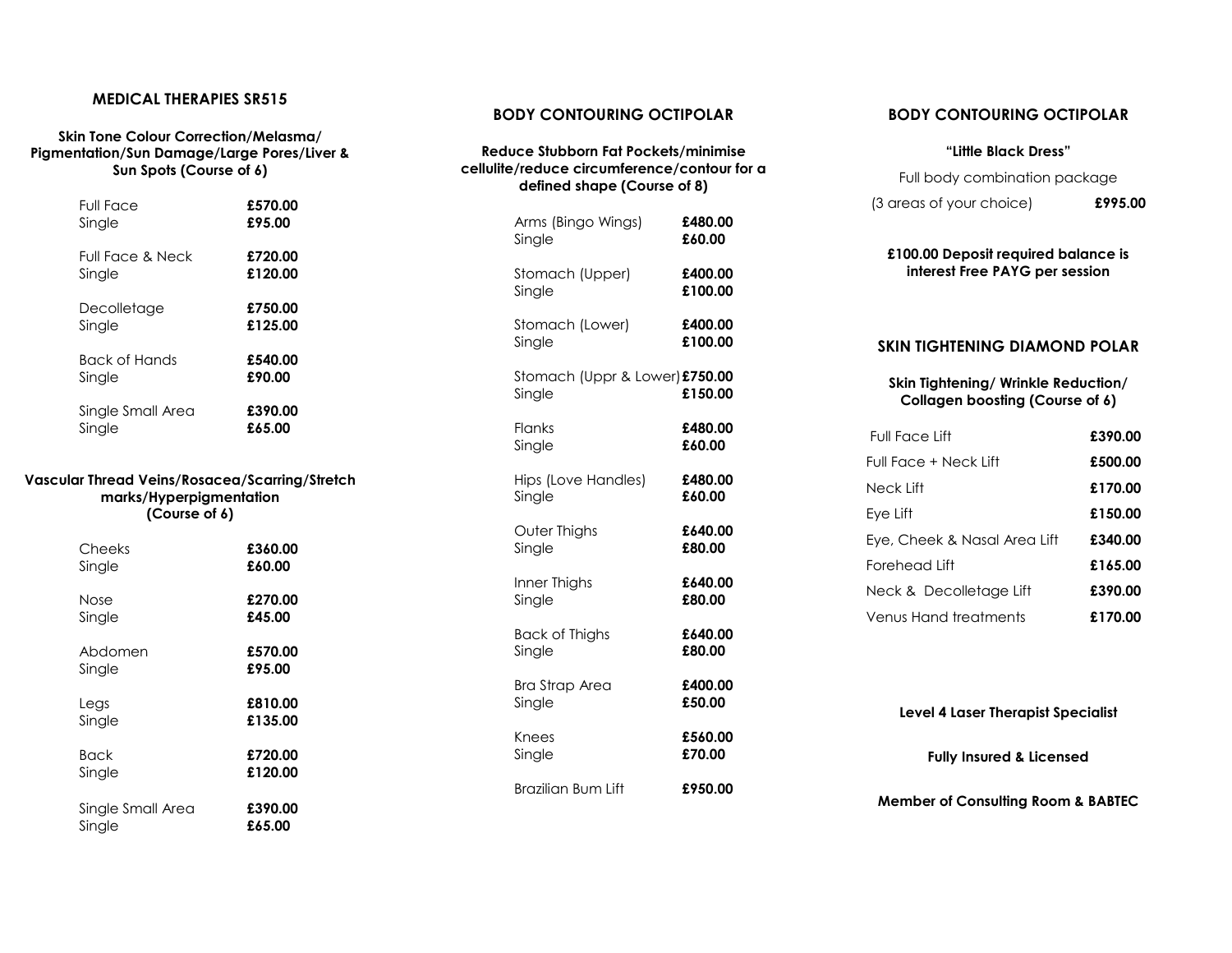## **FACIAL TREATMENTS**

#### **Vitawell Signature Facials**

| LA Facial                                | £45.00  |
|------------------------------------------|---------|
| <b>LA Gold Facial</b>                    | £50.00  |
| Combination Facial                       | £120.00 |
| Starter Advanced                         | £120.00 |
| Medium Advanced                          | £170.00 |
| Comprehensive Advanced                   | £200.00 |
| <b>Carbon Laser Facials (Black Doll)</b> |         |
| 1 treatment                              | £59.00  |
| Course of 4 treatments                   | £320.00 |
| Course of 8 treatments                   | £599.00 |
| <b>Diamond Dermabrasion Facials</b>      |         |
| Single session                           | £60.00  |
| Course of 6 (get 7th free)               | £360.00 |
| <b>LED Red Light Facials</b>             |         |
| Single session                           | £60.00  |
| Course of 6 (get 7th free)               | £360.00 |
| <b>Russian Lashes</b>                    |         |
| Starter volume (2 hours)                 | £40.00  |
| Mid volume (2.5 hours)                   | £60.00  |
| Full volume (3 hours)                    | £70.00  |
| Remove Extensions (30 mins)              | £22.00  |
| Infill—Up to 3 weeks (90 minutes)        | £20.00  |
| Infill—Up to 4 weeks (120 minutes)       | £25.00  |
| <b>Classic Lashes</b>                    |         |
| Classic set-1D to 3D                     | £40.00  |
| Classic set-3D to 6D (                   | £60.00  |
| Remove Extensions (30 mins)              | £22.00  |

## **FACIAL TREATMENTS**

#### **Lash Lift**

| Full Set Lash Lift (1 hour)                  | £30.00 |
|----------------------------------------------|--------|
| Tinting                                      |        |
| Full Eyebrow Tint (15 mins)                  | £8.00  |
| Full Eyelash Tint (15 mins)                  | £8.00  |
| Full Eyebrow & Eyelash Tint (30 mins) £16.00 |        |
| <b>Threading</b>                             |        |
| Eyebrows                                     | £8.00  |
| Upper Lips                                   | £8.00  |
| Chin                                         | £10.00 |
| Chin & Neck                                  | £15.00 |
| Sides                                        | £10.00 |
| Forehead                                     | £8.00  |
| <b>Full Face</b>                             | £20.00 |
| <b>Full Face &amp; Neck</b>                  | £28.00 |
| <b>High Definition Eyebrows</b>              | £25.00 |
| Facial Waxing                                |        |

#### **Facial Waxing**

| <b>Full Face</b> | £25.00 |
|------------------|--------|
| Eyebrows & Shape | £9.00  |
| Cheeks           | £7.00  |
| Upper Lip        | £7.00  |
| Chin             | £7.00  |
| Side of Face     | £8.00  |

### **YAG Laser**

| Tattoo removal (per 15 mins)           | £33.00 |
|----------------------------------------|--------|
| Member of BABTAC & Consulting Room     |        |
| <b>OCN Accredited Training Academy</b> |        |



# Anti -Ageing

# Beauty Price List

Fully Insured & Licensed Level 4 Qualified Therapists

# Bringing Harley Street to the High Street

By Appointment only

01245 80 82 80 Www.vitawell-medi.co.uk debbie.s@vitawell -medi.co.uk 53 Brickfields Road South Woodham Ferrers CM3 5DD